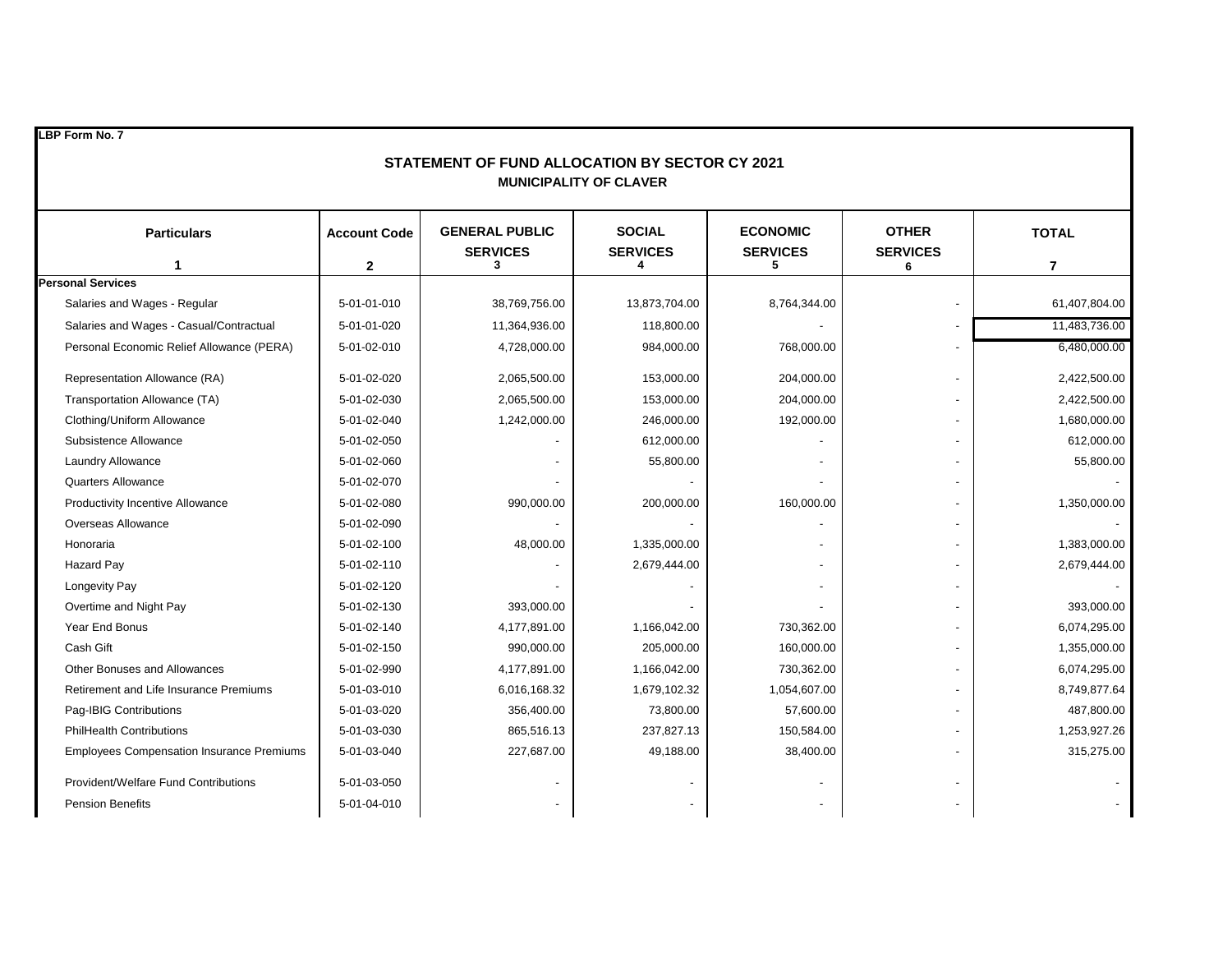| <b>Retirement Gratuity</b>                            | 5-01-04-020 |               |               |               |                |                |
|-------------------------------------------------------|-------------|---------------|---------------|---------------|----------------|----------------|
| <b>Terminal Leave Benefits</b>                        | 5-01-04-030 | 5,062,453.01  | 1,255,500.00  | 1,557,311.00  |                | 7,875,264.00   |
| <b>Other Personnel Benefits</b>                       | 5-01-04-990 |               |               |               |                |                |
| Sub-Total                                             |             | 83,540,698.45 | 26,243,249.45 | 14,771,570.00 |                | 124,555,517.90 |
| <b>Maintenance and Other Operating Expenses</b>       |             |               |               |               |                |                |
| <b>Traveling Expenses - Local</b>                     | 5-02-01-010 | 3,944,500.00  | 740,000.00    | 262,500.00    | 212,500.00     | 5,159,500.00   |
| <b>Training Expenses</b>                              | 5-02-02-010 | 1,047,500.00  | 752,500.00    | 162,500.00    | 55,000.00      | 2,017,500.00   |
| <b>Office Supplies Expenses</b>                       | 5-02-03-010 | 3,485,235.00  | 722,488.00    | 195,000.00    | 162,255.00     | 4,564,978.00   |
| <b>Accountable Forms Expenses</b>                     | 5-02-03-020 | 400,000.00    |               |               |                | 400,000.00     |
| <b>Food Supplies Expenses</b>                         | 5-02-03-050 |               | 600,000.00    |               |                | 600,000.00     |
| <b>Welfare Goods Expenses</b>                         | 5-02-03-060 |               |               |               |                |                |
| Drugs and Medicine Expenses                           | 5-02-03-070 | 500,000.00    | 800,000.00    |               |                | 1,300,000.00   |
| Medical, Dental and Laboratory Supplies<br>Expenses   | 5-02-03-080 |               | 534,400.00    |               | $\overline{a}$ | 534,400.00     |
| Fuel, Oil and Lubricants Expenses                     | 5-02-03-090 | 10,620,000.00 |               |               |                | 10,620,000.00  |
| Agricultural and Marine Supplies Expenses             | 5-02-03-100 |               |               | 220,000.00    |                | 220,000.00     |
| <b>Textbooks and Instructional Materials Expenses</b> | 5-02-03-110 |               |               |               |                |                |
| Other Supplies and Materials Expenses                 | 5-02-03-990 | 2,761,000.00  | 717,000.00    | 97,000.00     |                | 3,575,000.00   |
| <b>Water Expenses</b>                                 | 5-02-04-010 | 215,000.00    | 50,000.00     | 25,000.00     | 30,000.00      | 320,000.00     |
| <b>Electricity Expenses</b>                           | 5-02-04-020 | 6,379,970.51  |               |               |                | 6,379,970.51   |
| Postage and Courier Services                          | 5-02-05-010 | 31,000.00     | 1,000.00      |               |                | 32,000.00      |
| <b>Telephone Expenses</b>                             | 5-02-05-020 | 678,000.00    | 90,000.00     | 90,000.00     |                | 858,000.00     |
| Internet Subscription Expenses                        | 5-02-05-030 | 199,800.00    | 46,800.00     | 72,000.00     | 31,200.00      | 349,800.00     |
| <b>Awards/Rewards Expenses</b>                        | 5-02-06-010 | 60,000.00     | 50,000.00     |               |                | 110,000.00     |
| Prizes                                                | 5-02-06-020 |               | 1,000,000.00  |               |                | 1,000,000.00   |
| <b>Survey Expenses</b>                                | 5-02-07-010 |               |               | 200,000.00    |                | 200,000.00     |
| Extraordinary and Miscellaneous Expenses              | 5-02-10-030 | 10,340.00     |               |               |                | 10,340.00      |
| <b>Legal Services</b>                                 | 5-02-11-010 | 300,000.00    |               |               |                | 300,000.00     |
| <b>Consultancy Services</b>                           | 5-02-11-030 | 200,000.00    |               |               |                | 200,000.00     |
| <b>Other Professional Services</b>                    | 5-02-11-990 | 1,000,000.00  | 60,000.00     |               | 246,000.00     | 1,306,000.00   |
| <b>Environment/Sanitary Expenses</b>                  | 5-02-12-010 |               | 10,000.00     |               |                | 10,000.00      |
| Repairs and Maintenance - Infrastructure Assets       | 5-02-13-030 | 2,000,000.00  |               | 2,500,000.00  |                | 4,500,000.00   |
|                                                       |             |               |               |               |                |                |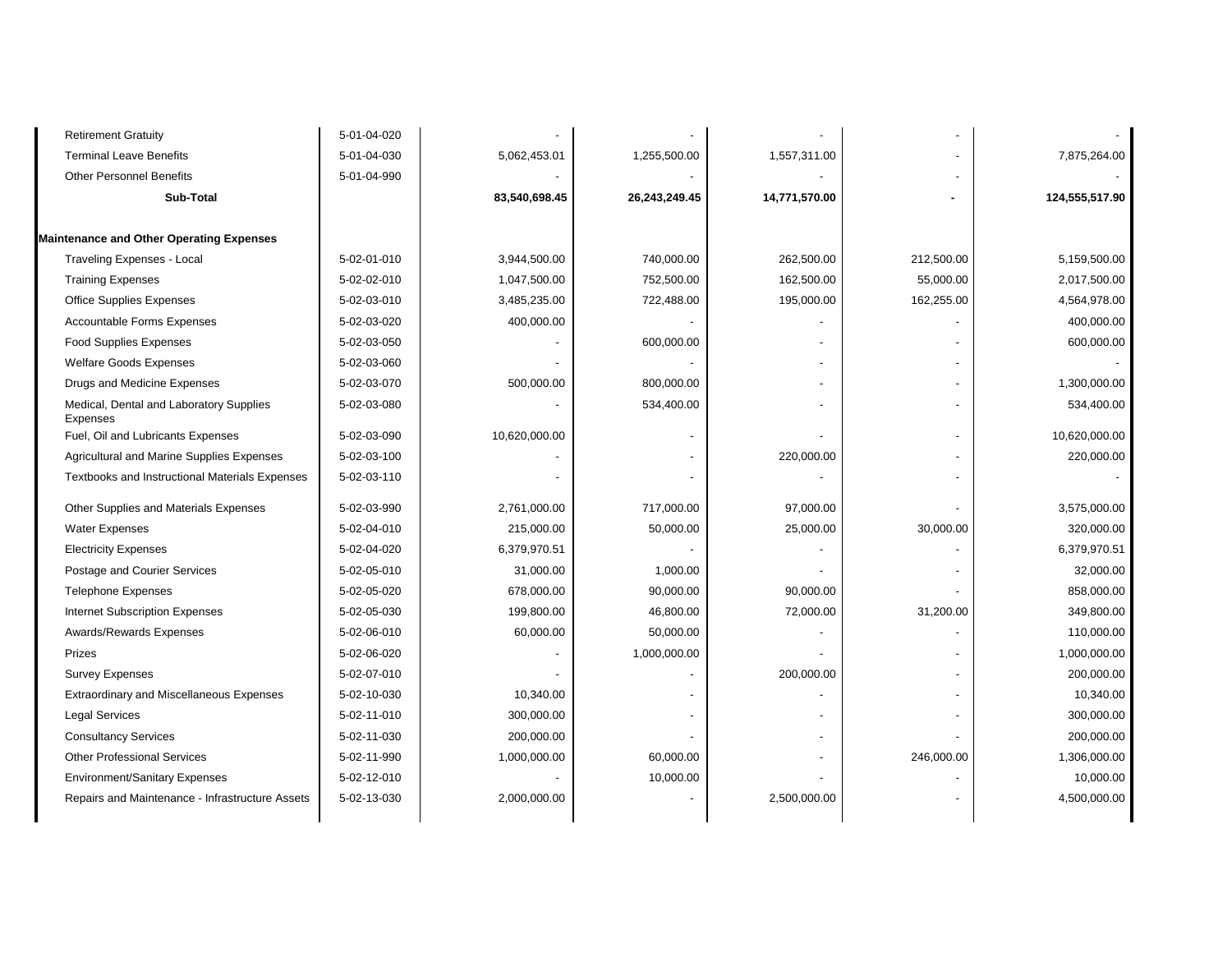| Repairs and Maintenance - Machinery and<br>Equipment             | 5-02-13-050 | 307,500.00               | 70,000.00     | 118,000.00               | 10,000.00    | 505,500.00     |
|------------------------------------------------------------------|-------------|--------------------------|---------------|--------------------------|--------------|----------------|
| Repairs and Maintenance - Transportation<br>Equipment            | 5-02-13-060 | 4,970,000.00             |               |                          |              | 4,970,000.00   |
| Subsidy to Local Government Units                                | 5-02-14-030 | 1,000,000.00             |               | $\overline{a}$           |              | 1,000,000.00   |
| Subsidies - Others                                               | 5-02-14-990 |                          |               |                          |              |                |
| Insurance Expense                                                | 5-02-16-030 | 2,000,000.00             |               | $\overline{a}$           |              | 2,000,000.00   |
| Taxes, Duties and Licenses                                       | 5-02-16-010 | 350,000.00               |               | $\overline{a}$           |              | 350,000.00     |
| Repairs and Maintenance - Other Property, Plant<br>and Equipment | 5-02-13-990 |                          |               |                          |              |                |
| <b>Fidelity Bond Premiums</b>                                    | 5-02-16-020 | 630,000.00               |               | $\overline{\phantom{a}}$ |              | 630.000.00     |
| <b>Advertising Expenses</b>                                      | 5-02-99-010 | 1,055,000.00             |               |                          |              | 1,055,000.00   |
| Printing and Publication Expenses                                | 5-02-99-020 | 585,000.00               |               |                          |              | 585,000.00     |
| <b>Representation Expenses</b>                                   | 5-02-99-030 |                          | 768,100.00    |                          |              | 768,100.00     |
| <b>Transportation and Delivery Expenses</b>                      | 5-02-99-040 |                          |               | 11,000.00                |              | 11,000.00      |
| <b>Rent Expenses</b>                                             | 5-02-99-050 | 236,480.00               |               |                          |              | 236,480.00     |
| Membership Dues and Contributions to<br>Organizations            | 5-02-99-060 | 648,000.00               | 105,700.00    |                          |              | 753,700.00     |
| <b>Subscription Expenses</b>                                     | 5-02-99-070 | 100,000.00               |               |                          |              | 100,000.00     |
| Donations                                                        | 5-02-99-080 | 5,000,000.00             |               |                          |              | 5,000,000.00   |
| Other Maintenance and Operating Expenses                         | 5-02-99-990 | 20,360,509.00            | 33,872,113.00 | 2,837,680.00             | 563,640.00   | 57,633,942.00  |
| Sub-Total                                                        |             | 71,074,834.51            | 40,990,101.00 | 6,790,680.00             | 1,310,595.00 | 120,166,210.51 |
| <b>Capital Outlay</b>                                            |             |                          |               |                          |              |                |
| Other Land Improvements                                          | 1-07-02-990 |                          |               | $\blacksquare$           |              |                |
| <b>Bulidings</b>                                                 | 1-07-04-010 | 250,000.00               |               |                          |              | 250,000.00     |
| <b>Other Structures</b>                                          | 1-07-04-990 |                          | 30,000.00     | $\overline{\phantom{a}}$ |              | 30,000.00      |
| Office Equipment                                                 | 1-07-05-020 |                          |               | $\overline{\phantom{a}}$ |              |                |
| Information and Communication Technology<br>Equipment            | 1-07-05-030 |                          |               |                          |              |                |
| <b>Medical Equipment</b>                                         | 1-07-05-110 | $\overline{\phantom{0}}$ | 120,000.00    | $\overline{\phantom{a}}$ |              | 120,000.00     |
| <b>Motor Vehicles</b>                                            | 1-07-06-010 |                          |               | $\overline{\phantom{a}}$ |              |                |
| Other Transportation Equipment                                   | 1-07-06-990 |                          |               | $\overline{\phantom{a}}$ |              |                |
| Furniture and Fixtures                                           | 1-07-07-010 |                          |               |                          |              |                |
| Sub-Total                                                        |             | 250,000.00               | 150,000.00    |                          |              | 400,000.00     |
| PEACE AND ORDER PROGRAM                                          |             |                          | 39,414,180.00 |                          |              | 39,414,180.00  |
|                                                                  |             |                          |               |                          |              |                |